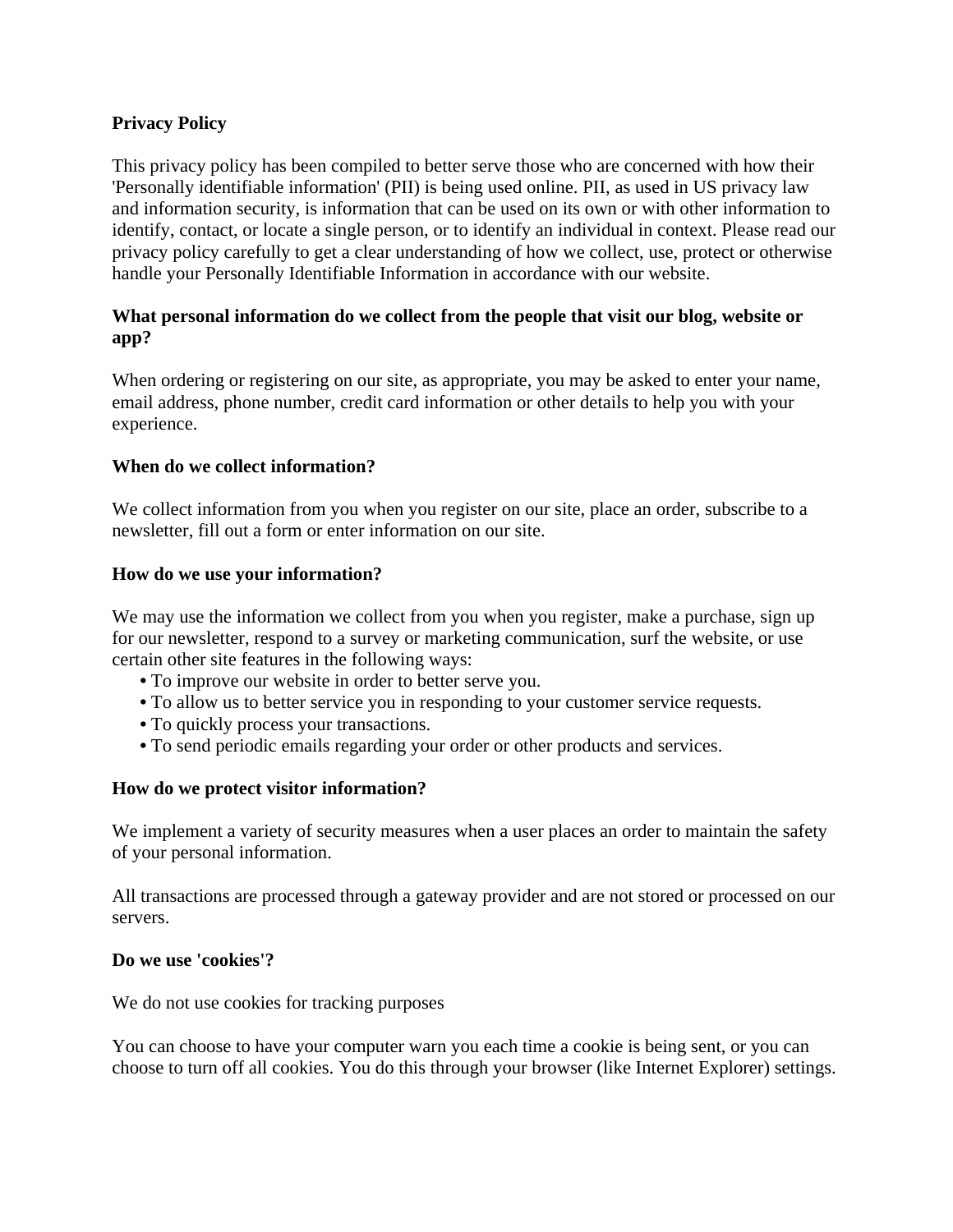Each browser is a little different, so look at your browser's Help menu to learn the correct way to modify your cookies.

If you disable cookies off, some features will be disabled that make your site experience more efficient and some of our services will not function properly.

However, you can still place orders .

# **Third Party Disclosure**

We do not sell, trade, or otherwise transfer to outside parties your personally identifiable information unless we provide you with advance notice. This does not include website hosting partners and other parties who assist us in operating our website, conducting our business, or servicing you, so long as those parties agree to keep this information confidential. We may also release your information when we believe release is appropriate to comply with the law, enforce our site policies, or protect ours or others' rights, property, or safety.

However, non-personally identifiable visitor information may be provided to other parties for marketing, advertising, or other uses.

# **Third party links**

Occasionally, at our discretion, we may include or offer third party products or services on our website. These third party sites have separate and independent privacy policies. We therefore have no responsibility or liability for the content and activities of these linked sites. Nonetheless, we seek to protect the integrity of our site and welcome any feedback about these sites.

### **Google**

Google's advertising requirements can be summed up by Google's Advertising Principles. They are put in place to provide a positive experience for users. https://support.google.com/adwordspolicy/answer/1316548?hl=en

We use Google AdSense Advertising on our website.

Google, as a third party vendor, uses cookies to serve ads on our site. Google's use of the DART cookie enables it to serve ads to our users based on their visit to our site and other sites on the Internet. Users may opt out of the use of the DART cookie by visiting the Google ad and content network privacy policy.

### **We have implemented the following:**

- **•** Remarketing with Google AdSense
- **•** Google Display Network Impression Reporting

We along with third-party vendors, such as Google use first-party cookies (such as the Google Analytics cookies) and third-party cookies (such as the DoubleClick cookie) or other third-party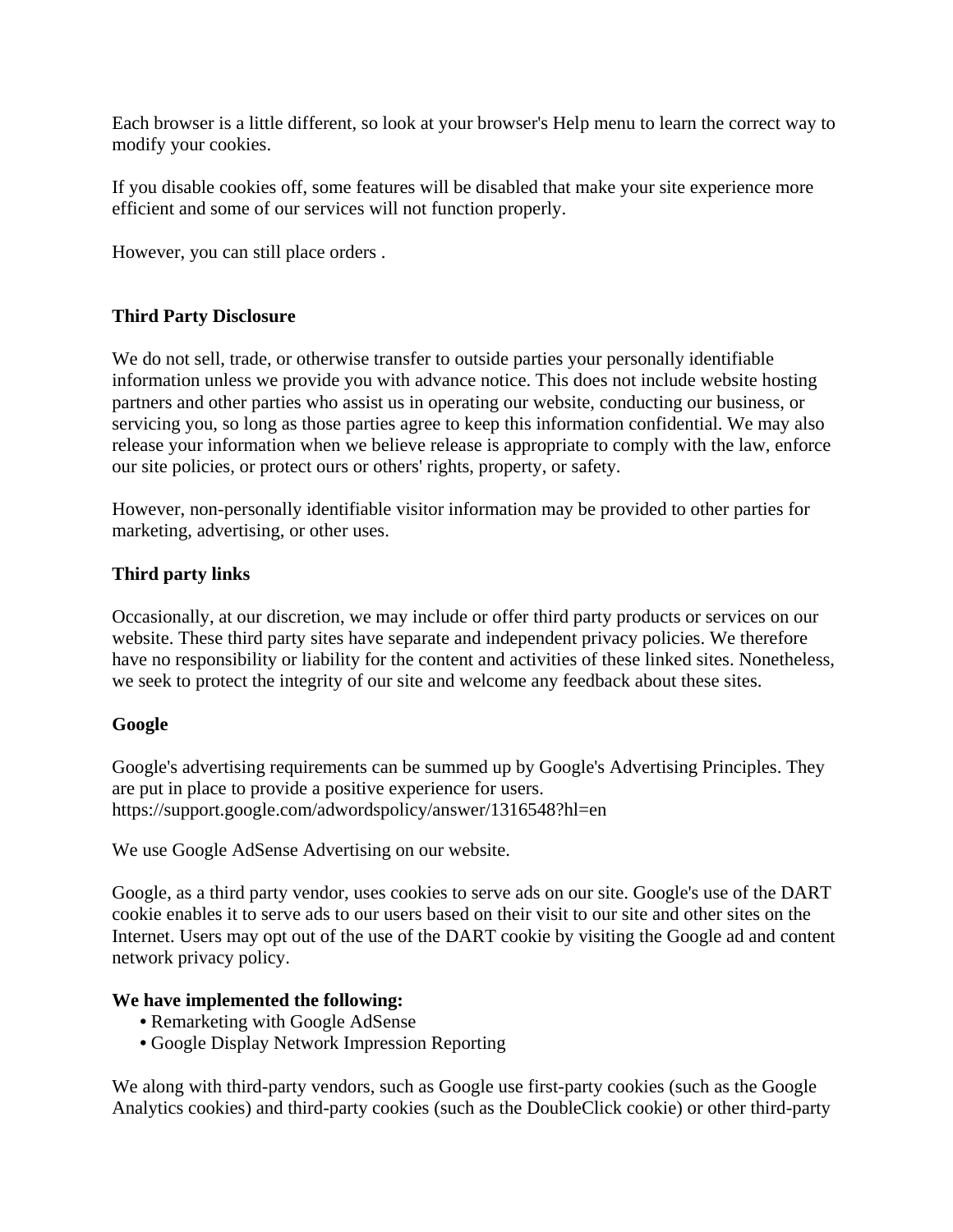identifiers together to compile data regarding user interactions with ad impressions, and other ad service functions as they relate to our website.

# Opting out:

Users can set preferences for how Google advertises to you using the Google Ad Settings page. Alternatively, you can opt out by visiting the Network Advertising initiative opt out page or permanently using the Google Analytics Opt Out Browser add on.

# **How does our site handle do not track signals?**

We honor do not track signals and do not track, plant cookies, or use advertising when a Do Not Track (DNT) browser mechanism is in place.

# **Does our site allow third party behavioral tracking?**

It's also important to note that we do not allow third party behavioral tracking

# **COPPA (Children Online Privacy Protection Act)**

When it comes to the collection of personal information from children under 13, the Children's Online Privacy Protection Act (COPPA) puts parents in control. The Federal Trade Commission, the nation's consumer protection agency, enforces the COPPA Rule, which spells out what operators of websites and online services must do to protect children's privacy and safety online.

We do not specifically market to children under 13.

### **Fair Information Practices**

The Fair Information Practices Principles form the backbone of privacy law in the United States and the concepts they include have played a significant role in the development of data protection laws around the globe. Understanding the Fair Information Practice Principles and how they should be implemented is critical to comply with the various privacy laws that protect personal information.

# **CAN SPAM Act**

The CAN-SPAM Act is a law that sets the rules for commercial email, establishes requirements for commercial messages, gives recipients the right to have emails stopped from being sent to them, and spells out tough penalties for violations.

### **We collect your email address in order to:**

- **•** Send information, respond to inquiries, and/or other requests or questions.
- **•** Process orders and to send information and updates pertaining to orders
- **•** We may also send you additional information related to your product and/or service.

• Market to our mailing list or continue to send emails to our clients after the original transaction has occurred

### **To be in accordance with CANSPAM we agree to the following:**